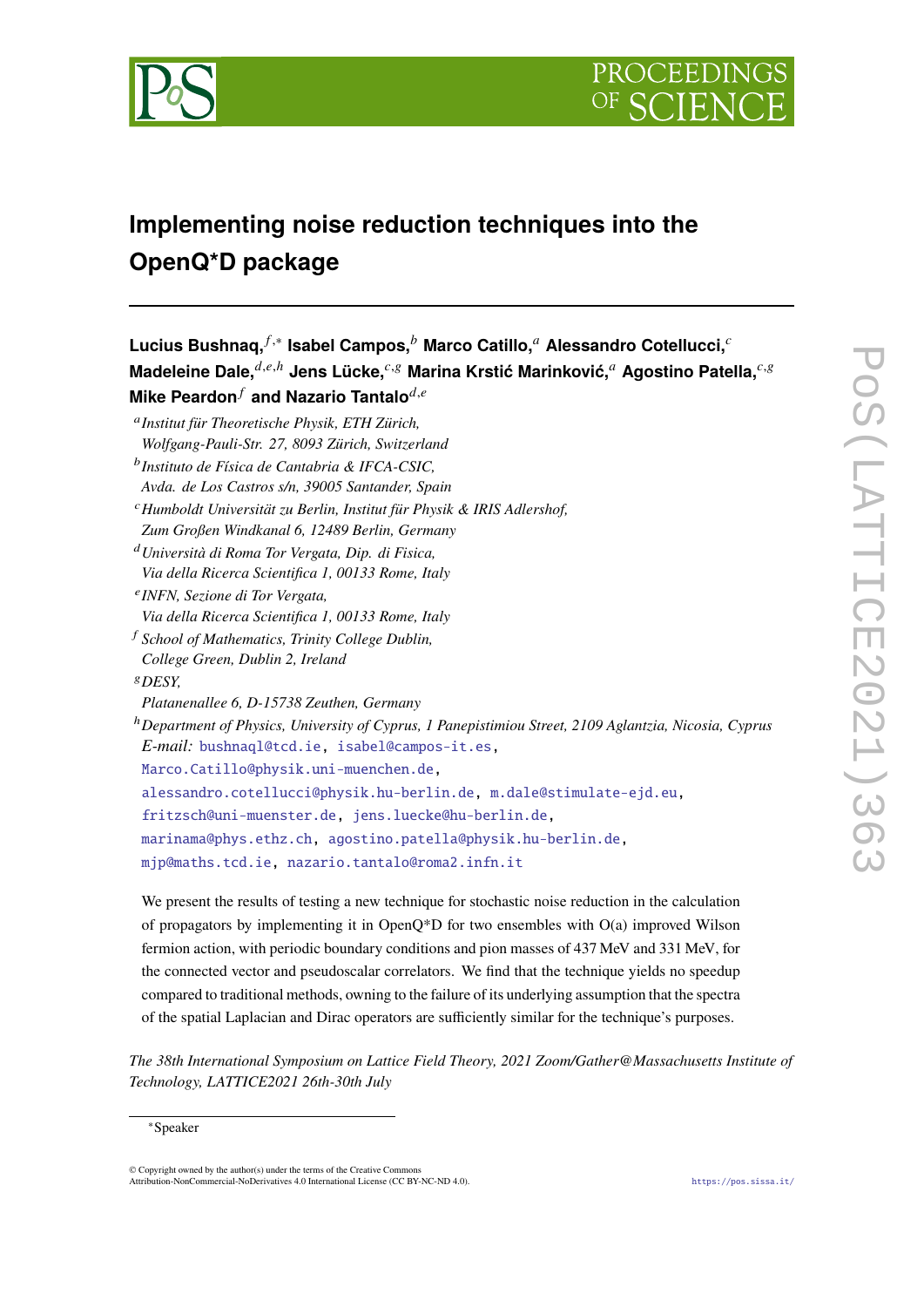# **1. Introduction**

The distillation operator [\[1\]](#page-7-0) has seen great success as a smearing tool. This might lead one to suspect that the low-lying spectrum of the spatial Laplacian has substantial overlap with the low-lying spectrum of the Dirac operator. Since the spatial Laplacian is considerably smaller, its spectrum is easier to calculate than that of the full Dirac operator. Thus, if the overlap between the two operator's spectra were good enough, it could make sense to substitute the Distillation spectrum for the Dirac spectrum in many applications.

A potential practical use case and test of this notion would be distillation low-mode averaging. In conventional low-mode averaging, one attempts to reduce the stochastic noise on numeric calculations of propagators by calculating the lowest modes of the Dirac operator explicitly, which are assumed to give the dominant contribution to the observable. The propagator is then broken up into a contribution projected into the space of low-lying modes, which is now available directly, and a space of high-lying modes, which is calculated stochastically [\[2\]](#page-7-1) [\[3\]](#page-7-2).

Here, the idea is to do the same, but using the distillation operator instead. The distillation operator is formed out of the eigenmodes of the spatial Laplacian

$$
\nabla_{ms,ns'}^{2}(t) = -6\delta_{ss'}\delta_{mn} + \delta_{ss'} \sum_{j=1}^{3} \left( U_j(m,t)\delta_{m+j,n} + U_j^{\dagger}(m-\hat{j},t)\delta_{m-j,n} \right)
$$
  

$$
\Box(t) = V(t)V^{\dagger}(t) = \sum_{k=1}^{N} v^{(k)}(t)v^{(k)\dagger}(t),
$$
 (1)

where  $v^{(k)}(t)$  are the eigenvectors, N is the number of eigenvectors calculated, and  $V(t)$  is a matrix with the eigenvectors as column entries. Since the operator does not affect the spin space, the eigenvectors come in degenerate sets of four. We chose the spin-orthogonal basis for these degenerate states.

To implement this method for the calculation of the connected vector correlator, we begin by splitting the Hilbert space into the low-lying space of the Laplacian modes, and the "rest-space" at both source and sink by inserting  $1 - \Box(t) + \Box(t)$ 

$$
\langle \overline{\psi}^{A}(t)\gamma_{\mu}\psi^{B}(t)\overline{\psi}^{B}(t')\gamma_{\nu}\psi^{A}(t')\rangle_{F}
$$
\n
$$
= \langle \overline{\psi}^{A}(t)\gamma_{\mu} (1 - \Box(t) + \Box(t)) \psi^{B}(t)\overline{\psi}^{B}(t')\gamma_{\nu} (1 - \Box(t') + \Box(t')) \psi^{A}(t')\rangle_{F}
$$
\n
$$
= \langle \overline{\psi}^{A}(t)\gamma_{\mu} (1 - \Box(t)) \psi^{B}(t)\overline{\psi}^{B}(t')\gamma_{\nu} (1 - \Box(t')) \psi^{A}(t')\rangle_{F}
$$
\n
$$
+ 2\langle \overline{\psi}^{A}(t)\gamma_{\mu}\Box(t)\psi^{B}(t)\overline{\psi}^{B}(t')\gamma_{\nu} (1 - \Box(t')) \psi^{A}(t')\rangle_{F}
$$
\n
$$
+ \langle \overline{\psi}^{A}(t)\gamma_{\mu}\Box(t)\psi^{B}(t)\overline{\psi}^{B}(t')\gamma_{\nu}\Box(t')\psi^{A}(t')\rangle_{F}
$$
\n
$$
=: C_{rest}(t) + 2C_{mixed}(t) + C_{dist}(t).
$$
\n(2)

We have used time reversal symmetry to combine the two mixed contributions into one. If we were working with conventional low-mode averaging, and  $\Box(t)$  consisted of eigenmodes of the Dirac operator,  $C_{mixed}(t)$  would vanish since  $\Box$  and the propagator would commute. But here, we need to calculate it on top of the other two contributions.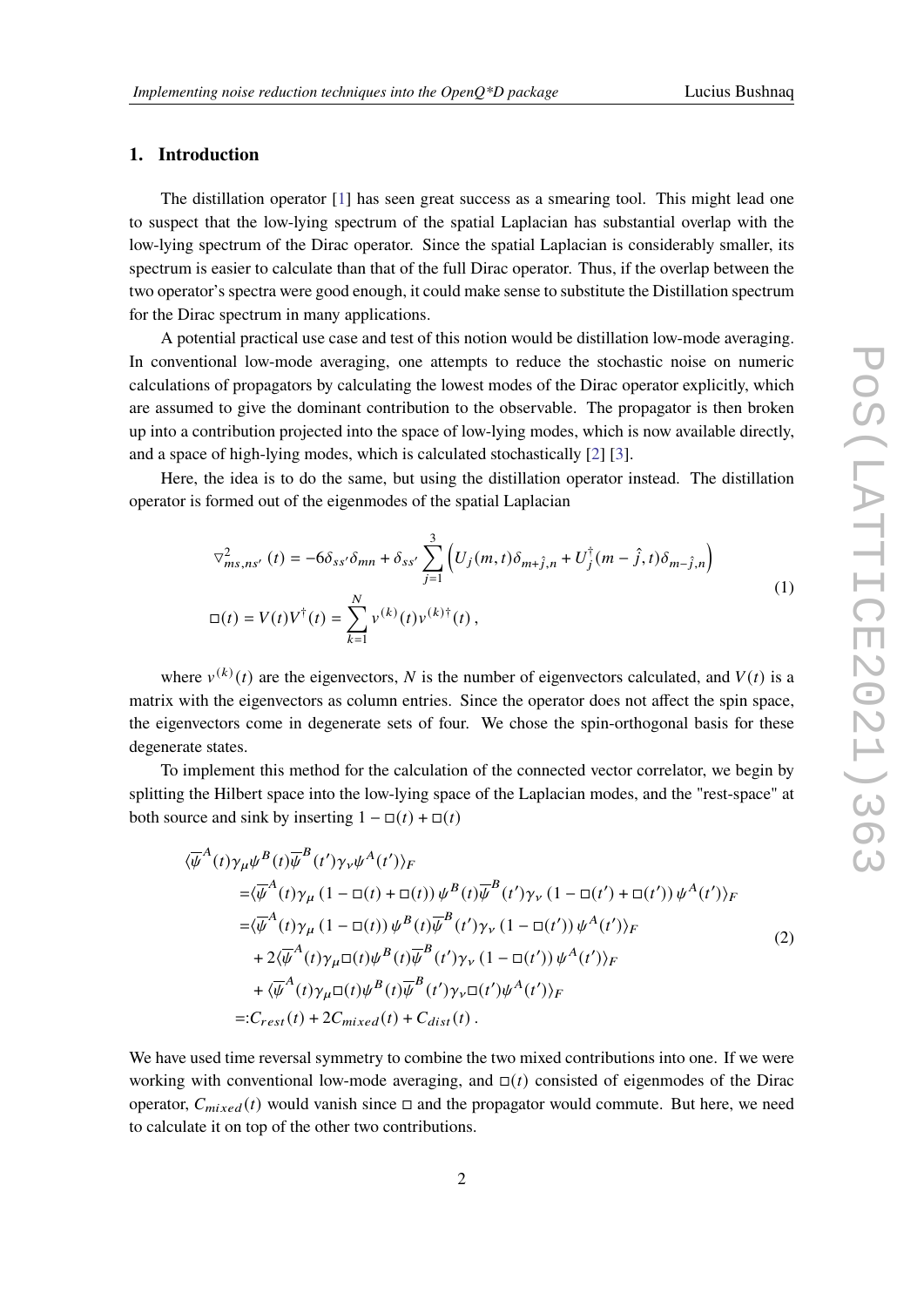Now we perform a one-end insertion to introduce the stochastic sources

$$
C_{dist}(t) = \text{tr}[\gamma_5 \gamma_\mu V^\dagger(t) D^{-1}(t, t') V(t') \gamma_\nu \gamma_5 V^\dagger(t') D^{-1^\dagger}(t', t) V(t)]
$$
  
\n
$$
C_{rest}(t) = \frac{1}{N_r} \text{tr}[\gamma_5 \gamma_\mu (1 - \Box(t)) D^{-1}(t, t') \eta^{(r)}(t') \eta^{\dagger (r)}(t') \gamma_\nu \gamma_5 (1 - \Box(t')) D^{-1^\dagger}(t', t)]
$$
  
\n
$$
C_{mixed}(t) = \frac{1}{N_r} \text{tr}[\gamma_5 \gamma_\mu \Box(t) D^{-1}(t, t') \eta^{(r)}(t') \eta^{\dagger (r)}(t') \gamma_\nu \gamma_5 (1 - \Box(t')) D^{-1^\dagger}(t', t)].
$$
\n(3)

Thus, to calculate  $C_{dist}(t)$  we need the vectors  $\phi^{(k)} := D^{-1}(t,t')v^{(k)}(t')$  which then form the perambulator [\[1\]](#page-7-0). Thus, we need to solve the Dirac equation with the eigenvectors of the spatial Laplacian at the desired source time as sources.

To calculate  $C_{rest}(t)$  and  $C_{mixed}(t)$ , we need

$$
\begin{aligned} \phi^{(r)} &:= D^{-1}(t, t')\eta^{(r)}(t') \\ \overline{\phi}^{(r)} &:= D^{-1}(t, t') \left(1 - \mathbb{Q}(t')\right) \eta^{(r)}(t') \,, \end{aligned} \tag{4}
$$

making for  $N + 2R$  needed solutions to the Dirac equation in total. Any two-point correlation function can then be formed through the contraction of these solutions by calculating the spin structure explicitly, as detailed in [\[4\]](#page-7-3) adjusted for the distillation-low-mode-averaging method.

In order for the technique to be worth the cost of the increased number of solutions needed per stochastic source, as well as the cost of calculating the distillation modes themselves,  $C_{mixed}(t)$  and  $C_{rest}(t)$  need to be small relative to  $C_{dist}(t)$ .

#### **2. Implementation and Simulation setup**

The technique was implemented for the connected vector correlator and pseudoscalars in OpenQ\*D, using the PRIMME eigensolver [\[5\]](#page-7-4) to obtain the distillation eigenmodes.

The spatial covariant laplacian is passed to PRIMME as a black-box operator, parallelized with MPI. The solver then returns the specified number of low-lying eigenmodes. This is repeated for the spatial Laplacian on every timeslice of the lattice, for every configuration. No preconditioning for the operator is employed.

We tested the performance of the method on two CLS data sets with two flavours of dynamical O(a) improved Wilson fermions. The computation used periodic boundary conditions and stochastic wall sources. The determinations of the lattice spacing as well as the other configuration parameters were taken from Refs. [\[6\]](#page-7-5) [\[7\]](#page-7-6).

|  |  | Config $V$ $\beta$ $\kappa$ $m_{\pi}L$ $a$ [fm]                                        | $m_\pi$ [MeV] |
|--|--|----------------------------------------------------------------------------------------|---------------|
|  |  | E5 $\begin{vmatrix} 64x32^3 & 5.30 & 0.13625 & 4.7 & 0.0658(7)(7) & 437 \end{vmatrix}$ |               |
|  |  | A5 $\begin{bmatrix} 64x32^3 & 5.20 & 0.13594 & 4.0 & 0.0755(9)(7) \end{bmatrix}$       | 331           |

**Table 1:** Ensemble parameters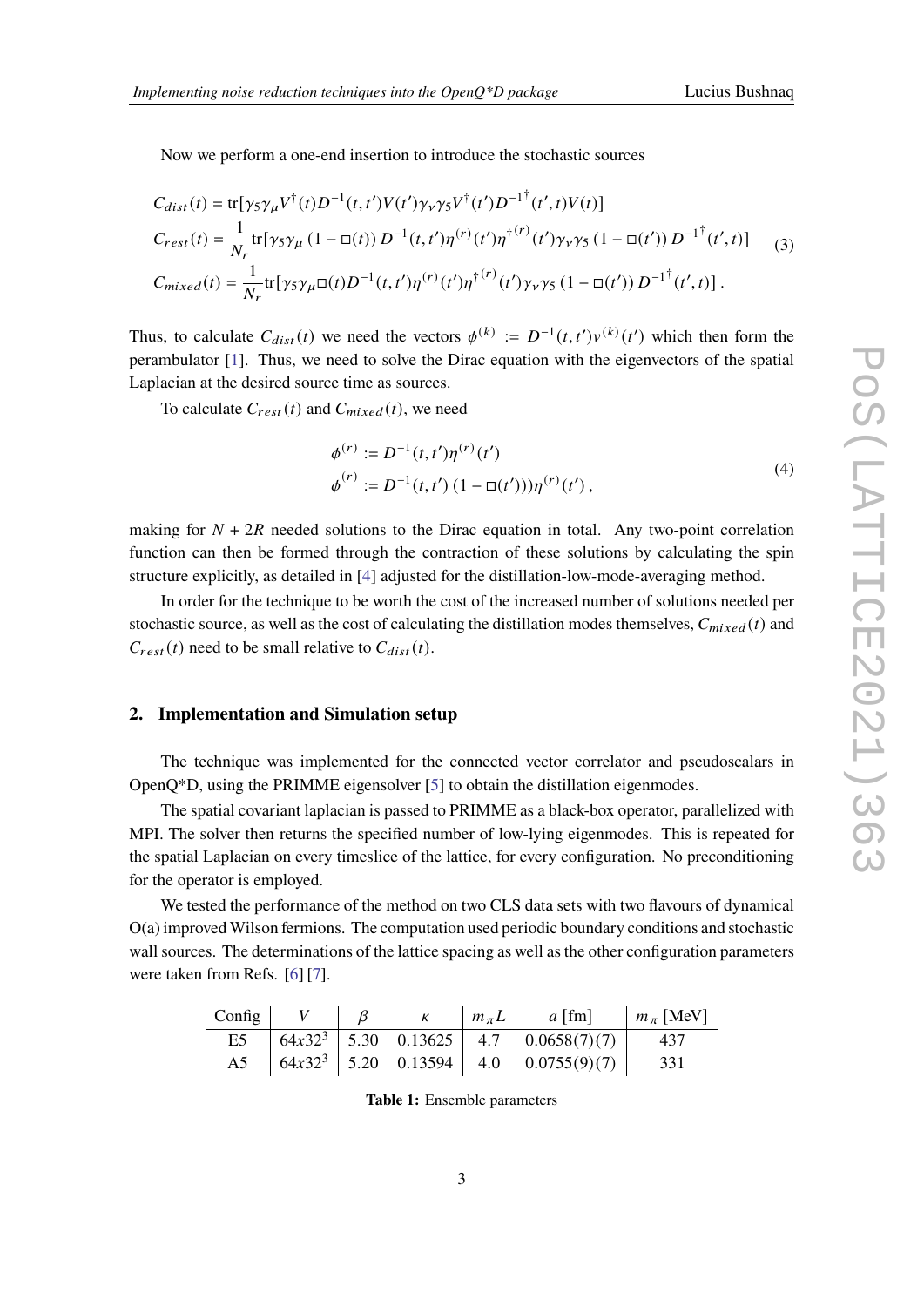<span id="page-3-0"></span>

**Figure 1:** Vector correlator, 160x4 eigenvectors, 24 wall sources

<span id="page-3-1"></span>

**Figure 2:** E5 vector correlator by parts, 160x4 eigenvectors, 24 sources

# **3. Results**

The error analysis for all results was performed with jackknifing. Correlations between the errors at different time slices were not corrected for. Figures [1a](#page-3-0) and [1b](#page-3-0) compare the vector correlator calculated with distillation-low-mode-averaging and without, on the E5 and A5 ensembles respectively, with six independent color and even-odd diluted wall sources and 640 Laplacian modes. The results are in good agreement inside the error bars. Figure [2](#page-3-1) shows the three individual contributions to the total distilled result in the E5 data set. As one would hope, the  $C_{rest}$  contribution quickly falls off in importance relative to  $C_{dist}$ . However,  $C_{mixed}$  does not fall off to the same extent, and stays close to  $C_{dist}$  in size even in the long distance part of the correlator.

This is a fundamental problem for the technique. If  $C_{mixed}$  does not fall off quickly, the method is not efficient in terms of the computing costs invested. This would seem to indicate that our guess was incorrect, and the spectra of the distillation and Dirac operators are not similar enough to make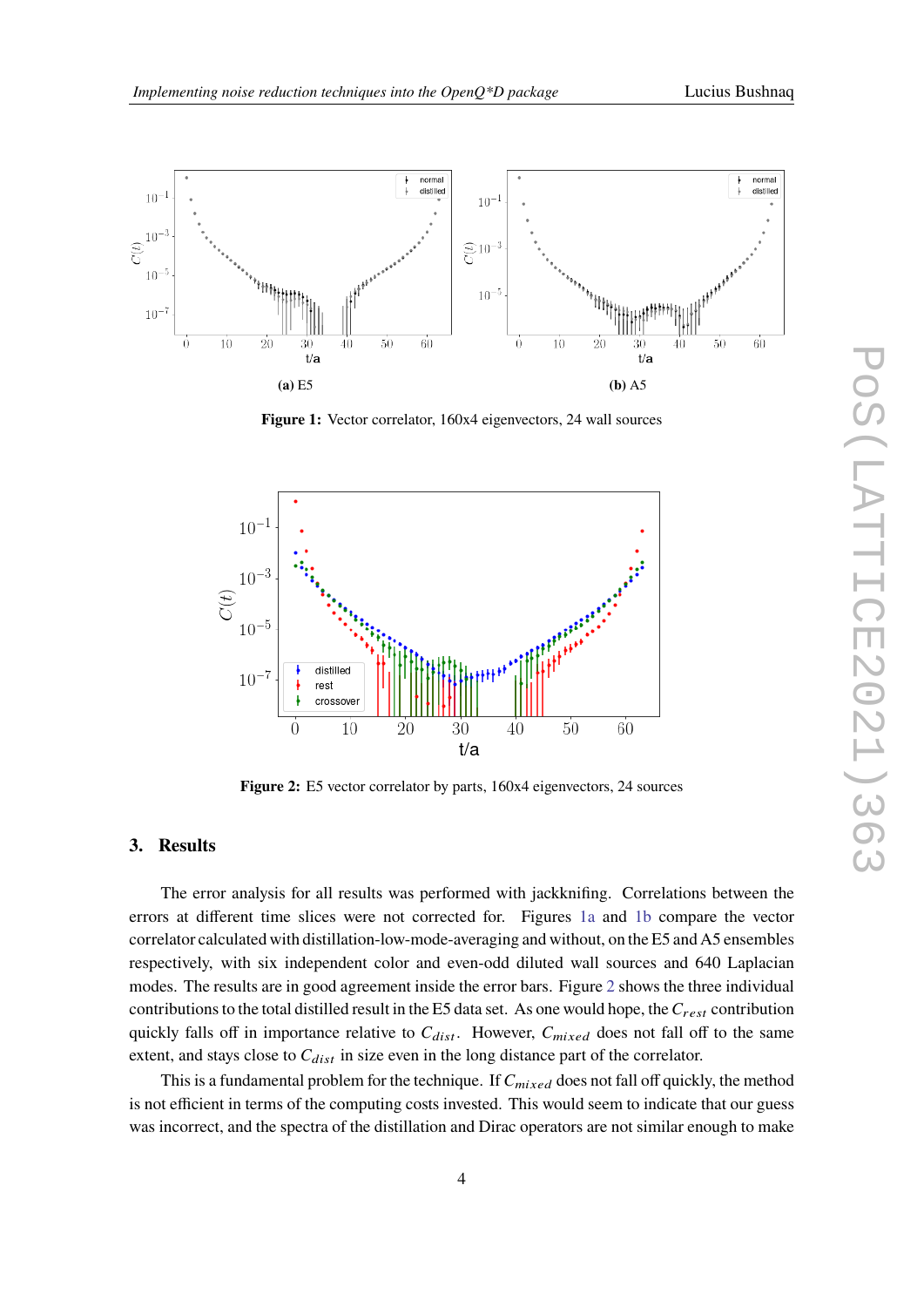<span id="page-4-0"></span>

**Figure 3:** Vector correlator,  $\frac{C_{dist}}{C}$  by number of distillation modes, 24 sources

<span id="page-4-1"></span>

**Figure 4:** Vector correlator,  $\frac{\sigma_C}{C}$ , 160x4 eigenmodes, 24 sources

this idea less numerically expensive after all. To show this clearly, plots [3a](#page-4-0) and [3b](#page-4-0) graph  $\frac{C_{dist}}{C}$ , the contribution of the distillation sub-space to the whole correlator on the two data sets for different numbers of distillation modes. At low numbers of modes,  $\frac{C_{dist}}{C}$  scales linearly with the size of the subspace. But this scaling quickly falls off, and even a computational investment of 1280 distillation modes falls short of the 0.8 mark on both ensembles.

The A5 ensemble also exhibits worse scaling overall than E5. We speculate that this is due to the larger size of the physical volume increasing the number of distillation modes below any given threshold [\[8\]](#page-7-7). Figures [4a](#page-4-1) and [4b](#page-4-1) plot the relative errors  $\frac{\sigma_C}{C}$  of the total correlators with and without the distillation technique applied, for 160 degenerate distillation modes. As might be expected from the analysis above, there is a factor of about  $\frac{1}{\sqrt{2}}$  between the two, which is consistent with reducing the stochastic noise on half of the total correlator to approximately zero, since

$$
\sigma_C = \sqrt{\sigma_{C_{dist}}^2 + \sigma_{C-C_{dist}}^2} \,. \tag{5}
$$

This means that if the contribution of  $\sigma_{C-C_{dist}}$  to the total stochastic error budget simply scaled linearly with the size of  $C - C_{dist}$ , one would expect a  $\frac{1}{\sqrt{2}}$  factor for  $\frac{C_{dist}}{C} = 0.5$ , which is what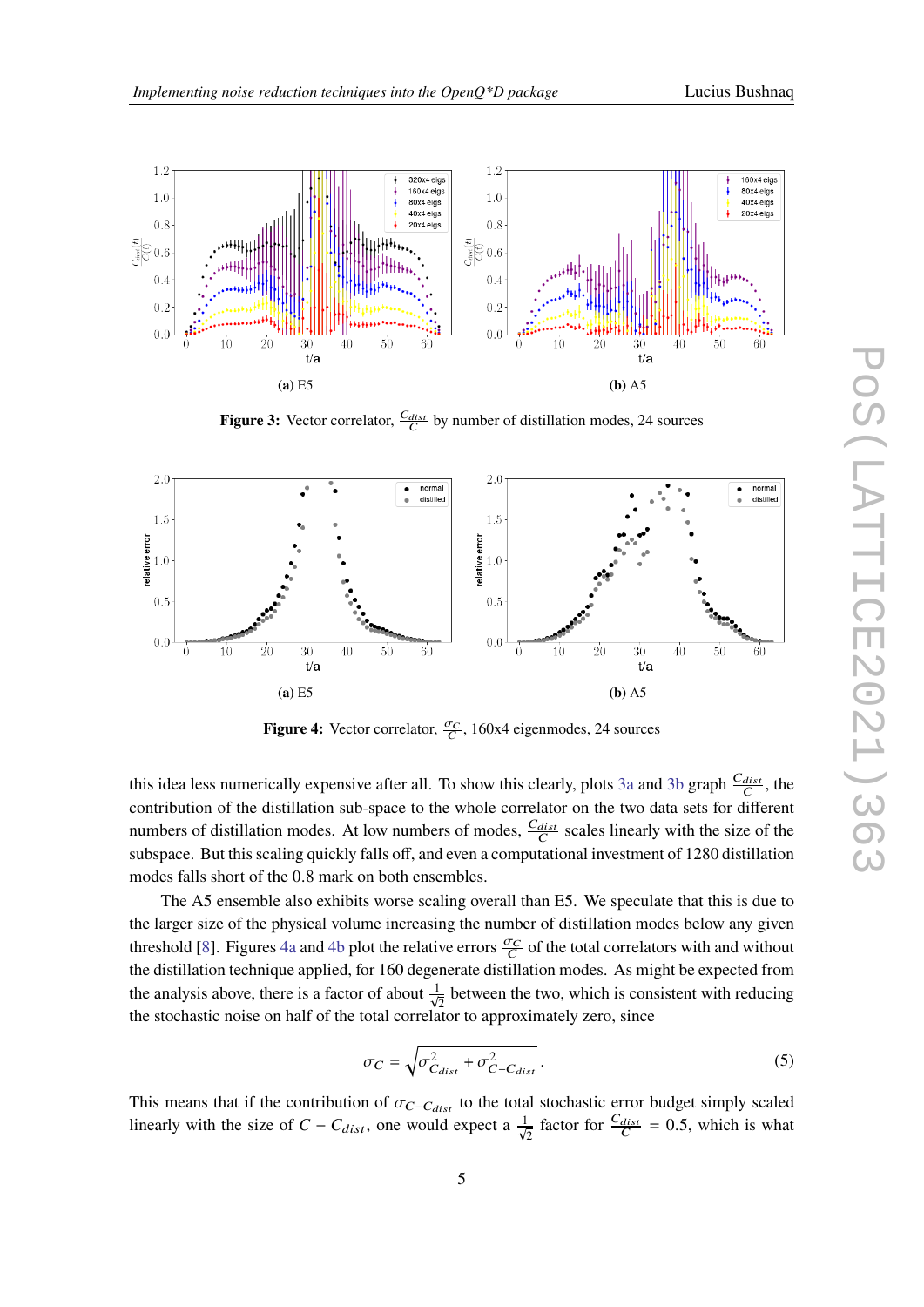<span id="page-5-0"></span>

**Figure 5:** A5 Pseudoscalar correlator,  $\frac{C_{dist}}{C}$  by number of distillation modes, 24 sources

we observe. Similar results are observed for the pseudoscalar correlator, except that the scaling of  $\frac{C_{dist}}{C}$  with the number of modes is even more unfavourable. This is pictured in figure [5](#page-5-0)

#### **3.1 Computational costs**

<span id="page-5-1"></span>To compare computational costs, table [2](#page-5-1) shows the time needed to calculate the distillation eigenmodes with Primme, and  $C_{dist}$  with OpenQ\*D, on a single configuration, for different numbers of eigenmodes. At low numbers of distillation modes, the computational cost is dominated by the

| $N_{dist}$ | $C_{dist}$ Dirac solver | Lap. solver | Lap. solver Ortho. | Lap. solver MatVec |
|------------|-------------------------|-------------|--------------------|--------------------|
| 20x4       | $1.18e+02s$             | 46.3 s      | 3.5s               | 31.1s              |
| 40x4       | $2.53e+02s$             | $1.04e+02s$ | 10.8s              | 68.7 s             |
| 80x4       | $4.84e+02s$             | $2.43e+02s$ | 41.8 s             | $1.52e+02s$        |
| 160x4      | $1.12e+0.3s$            | $7.77e+02s$ | $2.51e+02s$        | $3.46e + 02s$      |
| 320x4      | $2.82e+03s$             | $2.14e+03s$ | $1.14e + 03s$      | $7.40e+02 s$       |

|  | Table 2: Computational costs |  |
|--|------------------------------|--|
|--|------------------------------|--|

Dirac solver. However, as the number of modes is increased, the time needed by the Primme Laplacian solver for orthogonalisation increases quadratically.

This represents another fundamental obstacle for the technique. Since a very large number of eigenmodes seems needed for  $C_{dist}$  to dominate  $C_{mixed}$  in the correlator, the time needed to solve for all the eigenmodes of the laplacian will eventually scale quadratically with the number of modes, potentially destroying the supposed advantage over normal low-mode-averaging that individual modes take less time to calculate.

If we were to use the computation time invested in distillation for additional stochasic sources instead, we would expect

$$
t_{\frac{N}{4},l} + t_{N,D} + 2t_{R_1,D} = t_{R_0,D},
$$
\n(6)

where  $R_1$  is the number of stochastic sources with distillation,  $R_0$  the number possible for the same cost without distillation,  $t_{N,D}$  the time required to solver the Dirac equation for the given number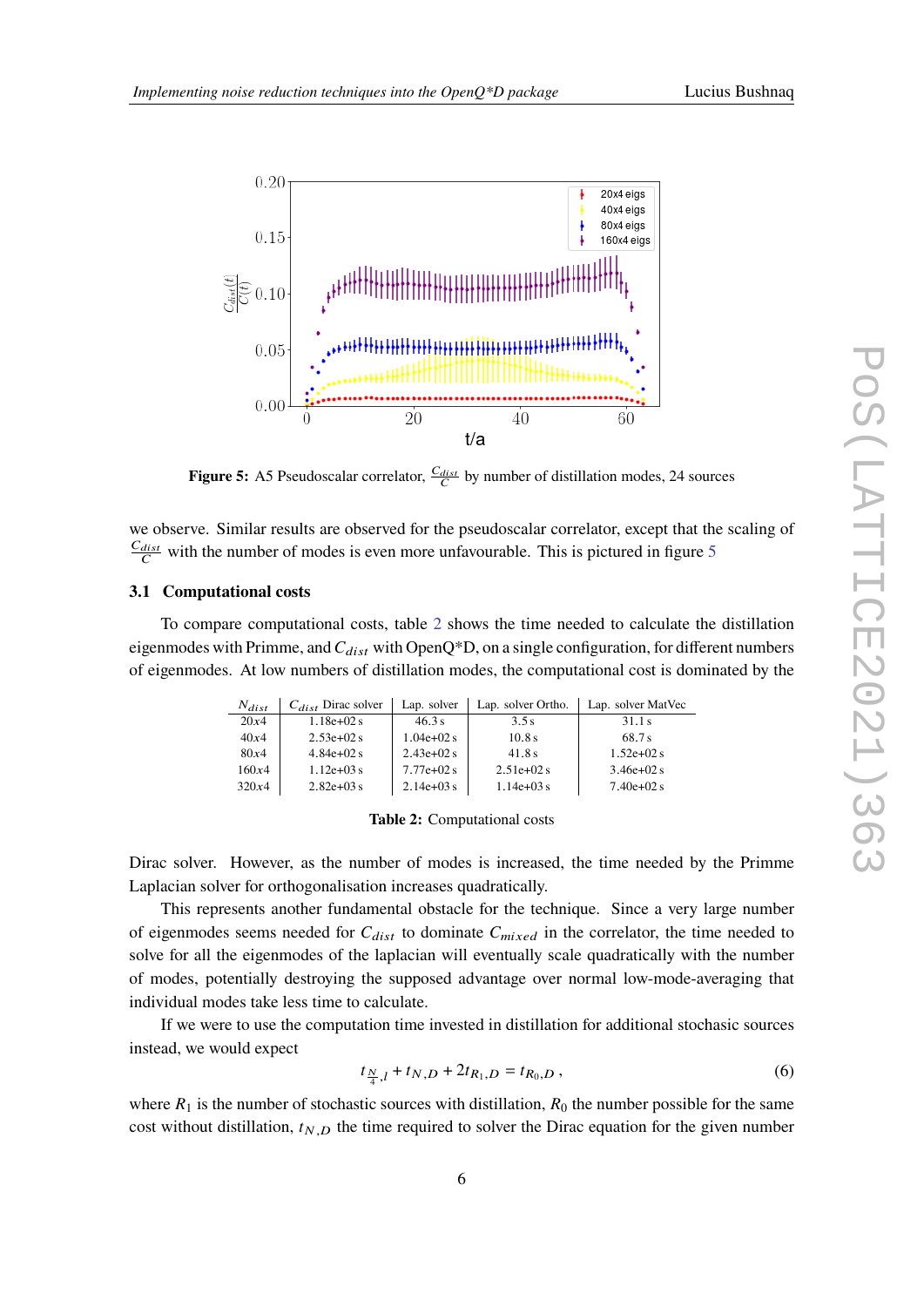of distillation modes N,  $t_{R,D}$  the time required to do the same for the stochastic sources and  $t_{\frac{N}{2},l}$ the time required to run the Laplacian solver for the given number of distillation modes  $N$ . The factor of 2 reflects the fact that introducing distillation forces us to solve the Dirac equation for the stochastic sources twice, with different preconditionings.

Assuming roughly equal time needed to solve the equation for any kind of Dirac source, this implies

$$
R_0 > 2R_1 + N, \tag{7}
$$

since the relative variance of the correlator scales as

$$
\frac{\sigma_C^2}{C} \propto \frac{1}{R},\tag{8}
$$

we would thus need

$$
1 - \frac{C_{dist}}{C} \le \frac{R_1}{R_0} \le \frac{R_1}{2R_1 + N} = \frac{1}{\frac{N}{R_1} + 2},\tag{9}
$$

even in the limit of assuming the time needed to find the Laplacian modes is negligible, which is clearly not the case.

In our existing tests plotted in figures [3a](#page-4-0) and [3b,](#page-4-0) this relation is never fulfilled.

#### **4. Conclusion**

We conclude that distillation-low-mode-averaging does not seem computationally efficient for the connected vector and pseudoscalar correlators. Contrary to our hopes, the similarity between the low-lying spectra of the spatial Laplacian and the Dirac operator was not strong enough to allow efficiently substituting the eigenmodes of the former for the later. Since the eigenmodes of the spatial Laplacian become more dense at larger lattice volumes, we would expect the efficiency of the technique to fall off further if the physical lattice volume were increased.

If the underlying idea of finding a more computationally friendly substitute for the Dirac operator in low-mode-averaging were to be pursued further, a possible next step could be testing operators with a non-trivial spin structure.

## **5. Acknowledgements**

This project has received funding from the European Union's Horizon 2020 research and innovation programme under the Marie Skłodowska-Curie grant agreement No 813942. The research of AC, JL and AP is funded by the Deutsche Forschungsgemeinschaft (DFG, German Research Foundation) - Projektnummer 417533893/GRK2575 "Rethinking Quantum Field Theory". The work was supported by the North-German Supercomputing Alliance (HLRN) with the project bep00085. The work was supported by the Poznan Supercomputing and Networking Center (PSNC) through grant numbers 450 and 466. The authors acknowledge access to Piz Daint at the Swiss National Supercomputing Centre, Switzerland under the ETHZ's share with the project IDs go22 and go24. Computations were also performed on the Seagull cluster maintained by the Trinity Centre for High Performance Computing (TCHPC).